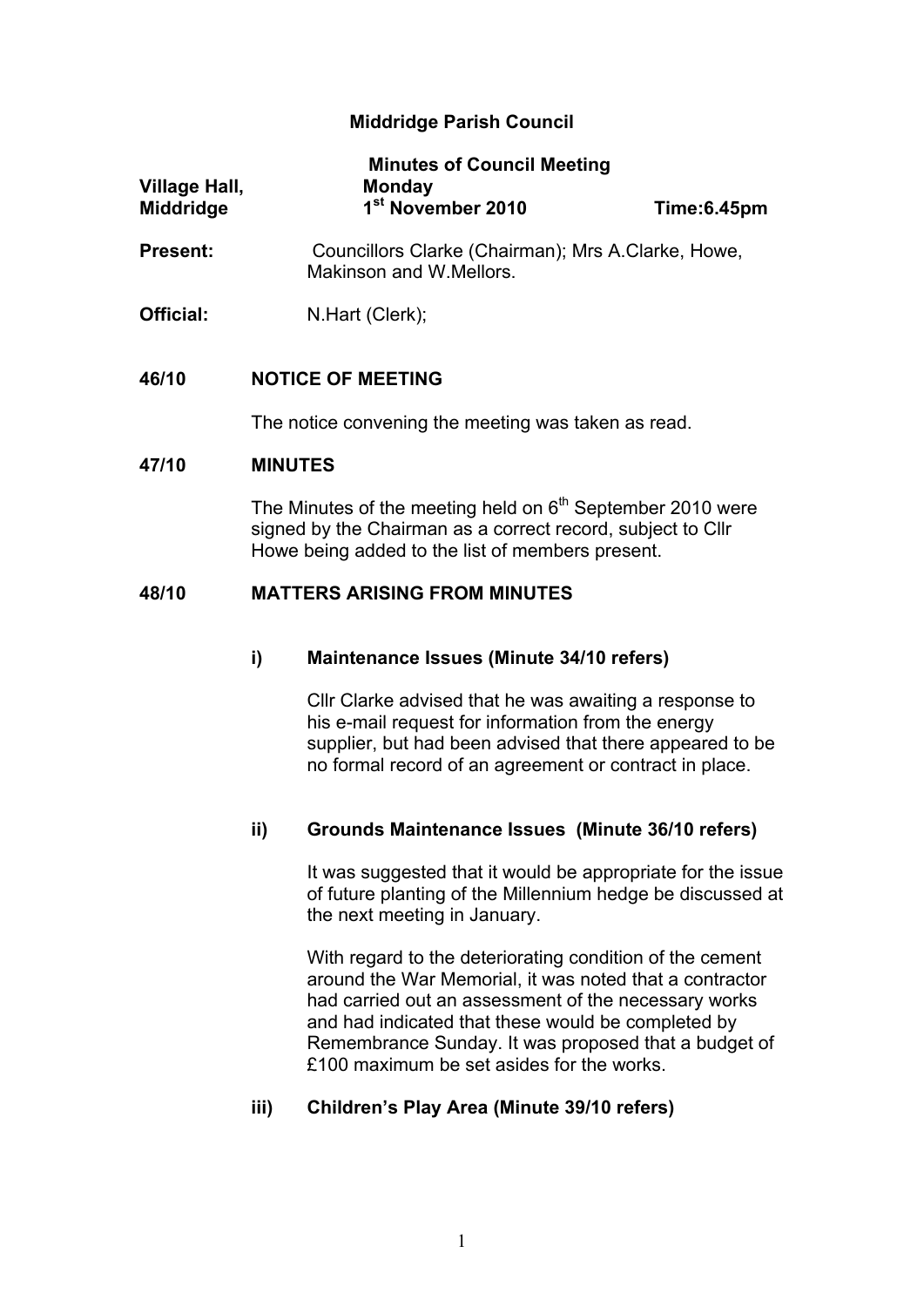Members wished to place on record their appreciation to Cllr Mrs Clarke and Cllr Mellors for their recent work maintaining the play area equipment.

## **iv) Village Hall-Lettings Policy (Minute 40/10 refers)**

Cllr Clarke advised that the Village Hall Association had met and had agreed an appropriate lettings policy for the Village Hall.

## **49/10 ACCOUNTS FOR PAYMENT**

Members considered a schedule of Accounts for Payment; together with an additional receipt received for the sum of £9.34 from Cllr Clarke in respect of materials purchased for maintenance of one of the wooden benches.

**RESOLVED** that the following accounts be approved for payment:-

| N.Hart                       | Salary                    | £191.67   |
|------------------------------|---------------------------|-----------|
| N.Hart                       | Postage                   | £2.05     |
| <b>CE Walker</b>             | Grasscutting-September    | £258.50   |
| <b>Complete Weed Control</b> | <b>Parish Paths Works</b> | £1.410.00 |
| Cllr J.Clarke                | Materials-Bench Repairs   | £9.34     |

## **50/09 EXCLUSION OF THE PRESS AND PUBLIC**

**RESOLVED** that the press and public be excluded from the meeting for the following item of business on the grounds that it involved the likely disclosure of exempt information as defined in Paragraphs 1,2 & 3 of Part 1 of Schedule 12A of the Local Government Act 1985.

## **51/10 GROUNDS MAINTENANCE & GENERAL REPAIRS**

i) Grounds Maintenance or General Repairs Issues

Consideration was given to the invitation for contractors to submit quotations for the Parish Council's Grounds Maintenance Contract for 2011/12.

**RESOLVED** that quotations be invited from the following contractors as per the existing contract specification; and submitted quotations be considered at the next meeting:-

-C.E.W. -I.H. -S.E.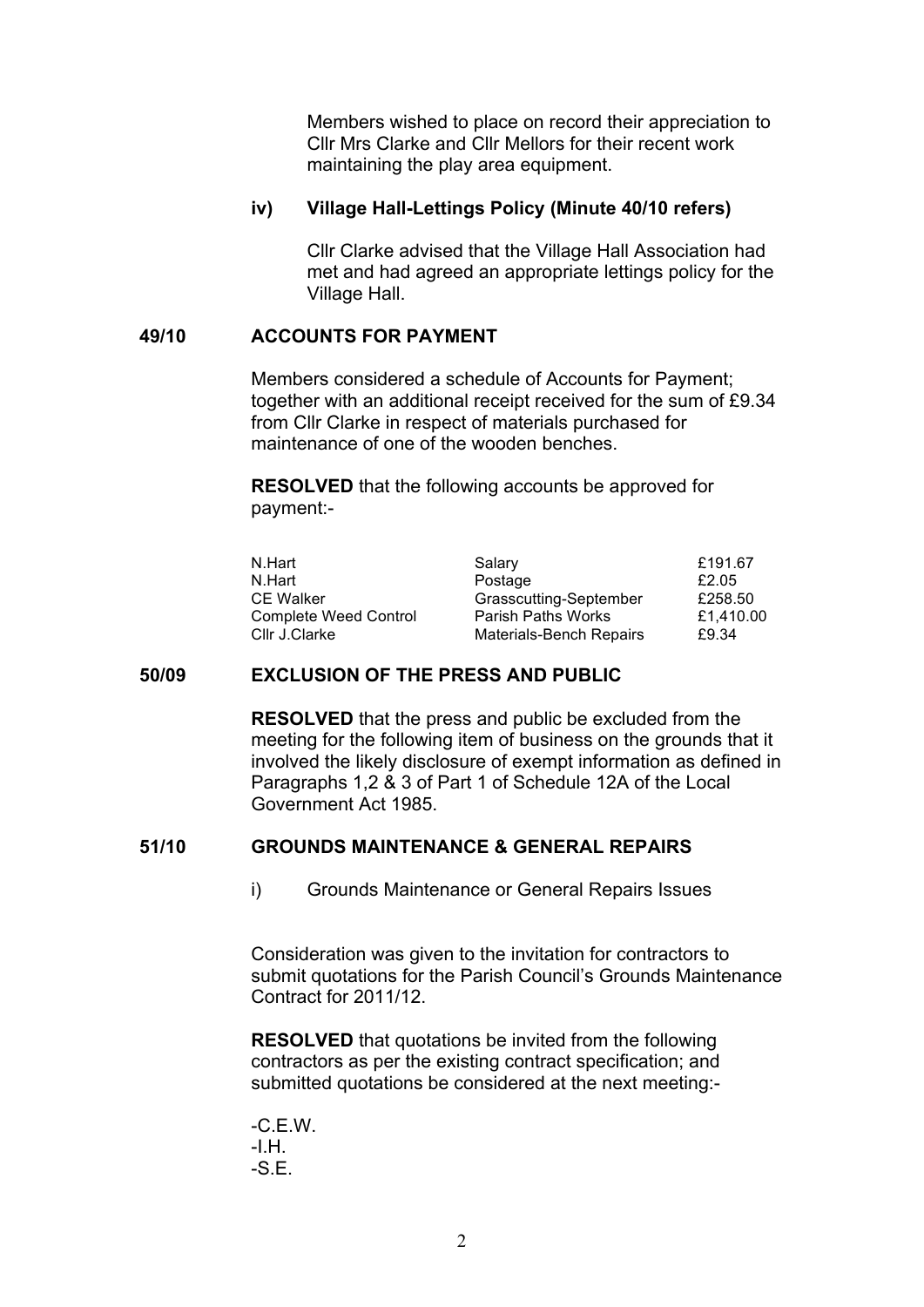-TCW

### **The meeting then continued in public session.**

Appreciation was extended to Cllrs Mr & Mrs Clarke, Cllr Makinson and his wife Libby, for their combined efforts in planting a large number of crocus bulbs within the Village that had been provided by GAMP.

ii) Parish Paths Partnership 2010/11& Public Footpath No 5 at Walkers Lane

It was noted that following receipt of the final invoice from the contractor in respect of the completed works for the Parish Paths Partnership, a claim would now be made to DCC for reimbursement of the grant funding.

Regards on-going discussions in respect of the erection of a gate across public footpath No 5, near Middridge Farms, in order to alleviate problems of anti-social behaviour in the area, Lee Mowbray from DCC had confirmed that he had carried out full consultation regarding the proposal, including with adjacent landowners. The results of this consultation were awaited and Cllr Mrs Clarke indicated that she would contact Mr Mowbray for an update. No design details had as yet been obtained for the proposed gate. Confirmation of approval of this by DCC was required prior to the works commencing. It was hoped that the necessary material costs may be met from the County Councillors ward budget.

**RESOLVED** that the report be noted and further progress be reported to the next meeting.

#### **52/10 PROPOSED DISPOSAL OF ALLOTMENTS BY DURHAM COUNTY COUNCIL, MIDDRIDGE**

The Clerk advised that Joanne MacLean from DCC Estates Division had verbally advised that the proposed disposal of the allotments would not be considered by their Cabinet, but would be the subject of an officer delegated decision. She expected that this decision would be made within the next 2-3 weeks. It was noted that should this be the case, the Parish Council would need to be consulted on the terms of the proposed disposal.

**RESOLVED** that the report be noted and an update be provided at the next meeting.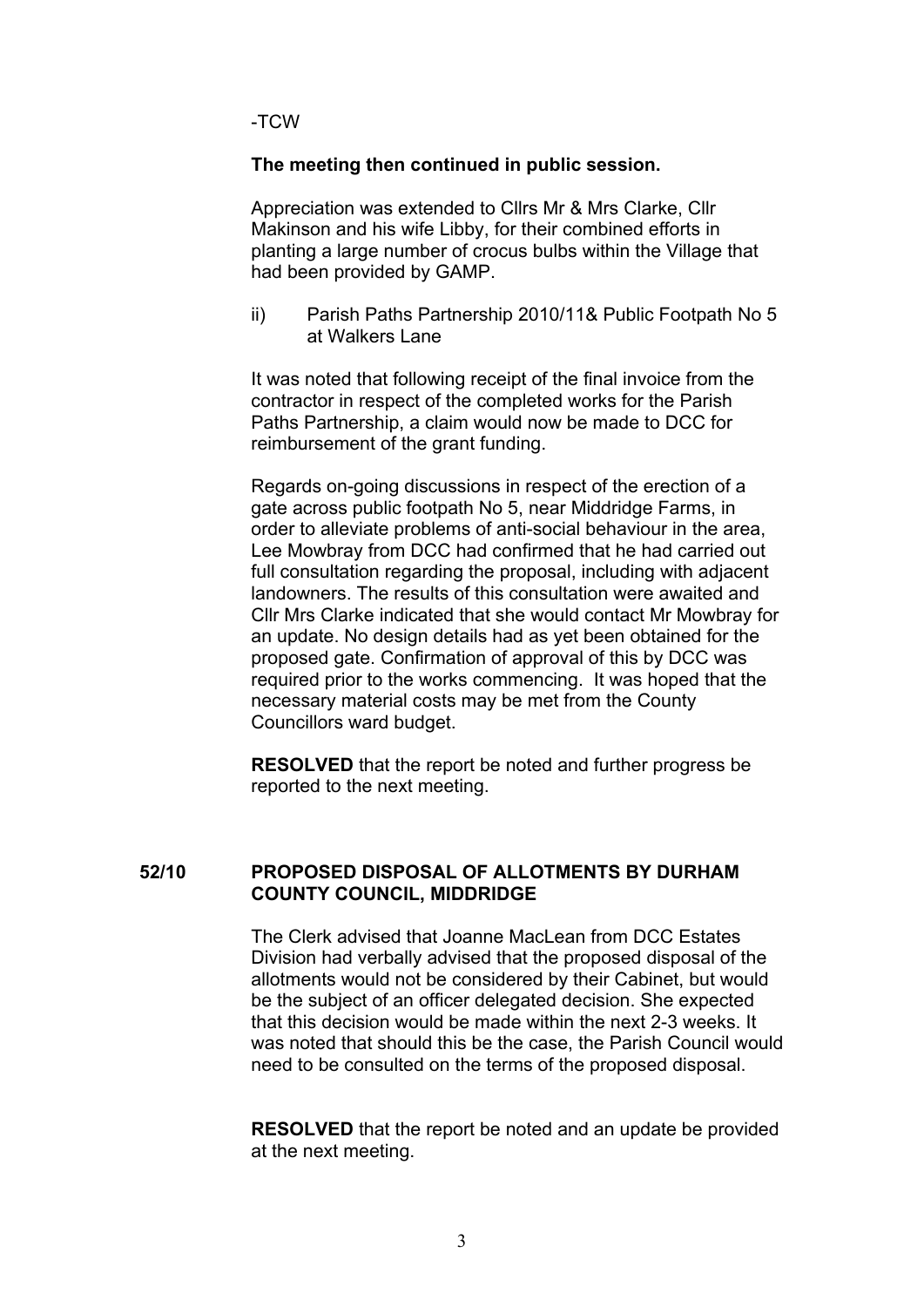(Councillor Makinson declared a personal, non-prejudicial interest in respect of the above item as a result of being a current allotment holder.)

#### **53/10 PLANNING APPLICATIONS**

The Clerk advised that on-line details from the DCC Planning website could not be obtained regarding the application for the Erection of a Two Storey Side Extension and Single Storey Rear Extension to Middridge Farms. Members advised that, having spoken to neighbours directly affected by the proposed development who had no objection to the development, they were mindful not to raise any comment on the application.

**RESOLVED** that no comments on the application be submitted, but DCC be advised of the unavailability of the on-line information regarding this application.

## **54/10 CHILDRENS' PLAY AREA**

Consideration was given to the Clerk's monthly inspection report regarding the condition of the play area and equipment.

It was noted that two compliments had recently been received from families using the facility.

**RESOLVED** that the report be noted.

#### **55/10 C35 NEWTON AYCLIFFE TO SHILDON ROAD-TRAFFIC CALMING**

Consideration was given to the circumstances surrounding the recent vehicle accident that occurred in the Village on the  $18<sup>th</sup>$ October 2010, reported in the local press, which had prompted concerns to be expressed by a local resident to both this Council and to the local M.P. regarding traffic speed through the Village.

Cllr Mrs Clarke advised that she had intended to raise the matter at the Police & Communities Together (PACT) meeting immediately prior to this meeting however, PC Stasiak was not able to be present on this occasion. Therefore, she would seek to e-mail him of the residents concern regarding this latest incident, and thereafter advise members of what further action the Police intended to take. The Clerk advised that he would inform DCC accordingly of this latest accident.

**RESOLVED** that the report be noted and the matter be referred to PACT for consideration regards appropriate further action.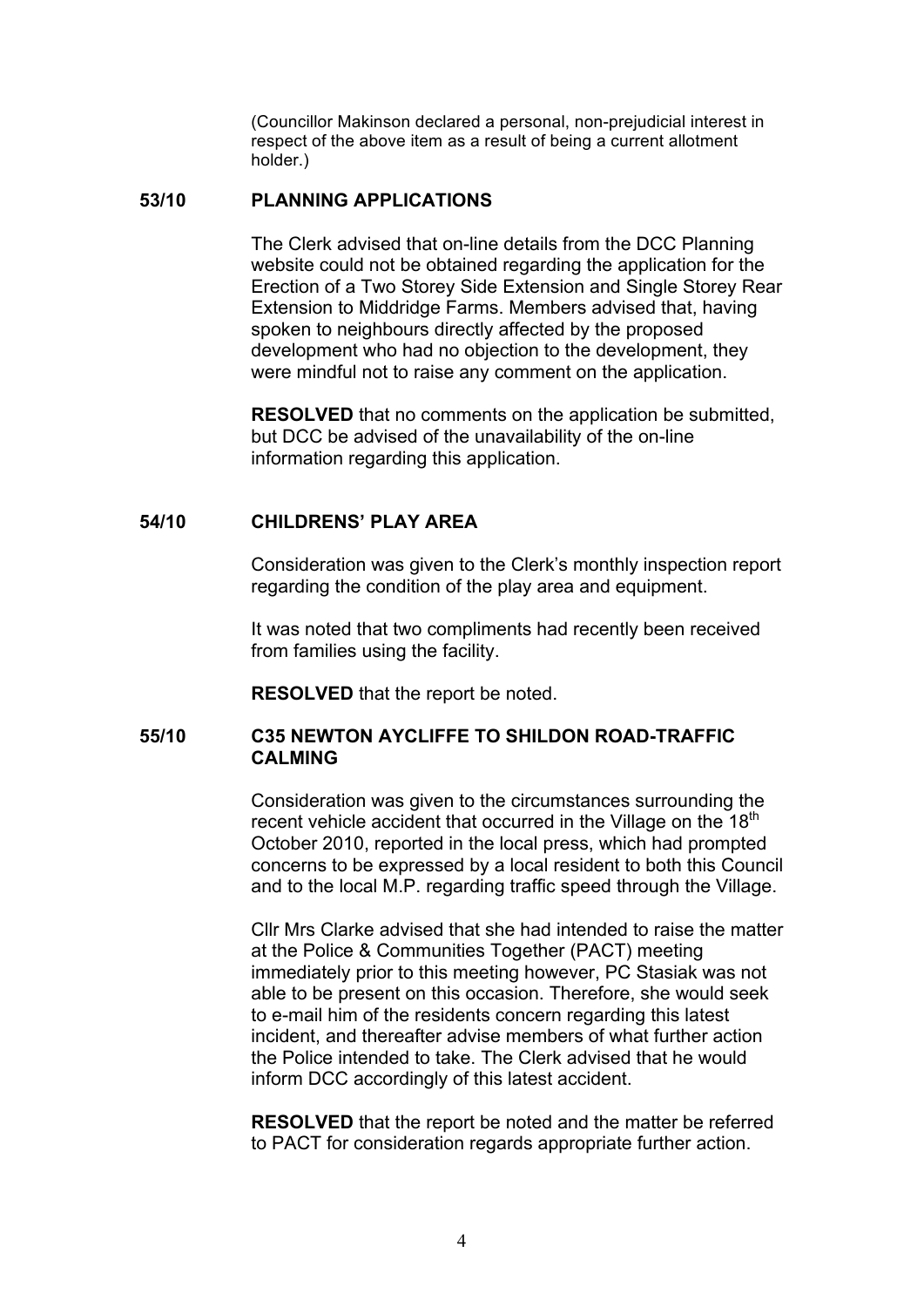## **56/10 GENERAL CORRESPONDENCE**

The following correspondence was noted :-

(i) Durham County Council-Co Durham Strategic Housing Land Availability Assessment Consultation;

Concern was expressed that, with regard to Land at Eldon Whinns, Sedgefield Borough Council had previously considered an application for proposed housing development at the site in 2008, and that at this time, Middridge Parish Council had expressed its objections to the application. The Parish Council was subsequently delighted that Sedgefield Borough Council refused the proposed development of 400 dwellings at Eldon Whins on the grounds that the development of housing on Greenfield land was contrary to PPS1 and PPS3-Housing & Policy RSS. This being the case, concern was expressed that the site appeared within the consultation document to be identified as green, and therefore potentially suitable for housing; which would appear to be at odds with the decision of the former Sedgefield Borough Council. Clarification was therefore requested of its current status. The Parish Council also maintained its previous objections to the land being considered potentially suitable for housing development. Clarification was also requested regards the methodology for list of Category 1 sites (RED) and what status these areas of land had.

- (ii) Durham County Council-Draft Sport and Leisure Strategy;
- (iii) Shildon Town Council Mayor's Charity Evenings.

### **57/10 G.A.T.C./MIDDRIDGE AREA ACTION PARTNERSHIP FEEDBACK**

Councillor Mrs Clarke reported on the latest discussions held by GAMP. The next meeting of GAMP was to be held on  $30<sup>th</sup>$ November 2010 at 6.00pm when future priorities would be **reviewed** 

**RESOLVED** that the report be noted.

# **58/10 REMEMBRANCE SUNDAY-14TH NOVEMBER 2010**

Arrangements for Remembrance Sunday were confirmed. Reference had earlier been made to the proposed works to be carried out to the War Memorial prior to the event.

**RESOLVED** that the report be noted.